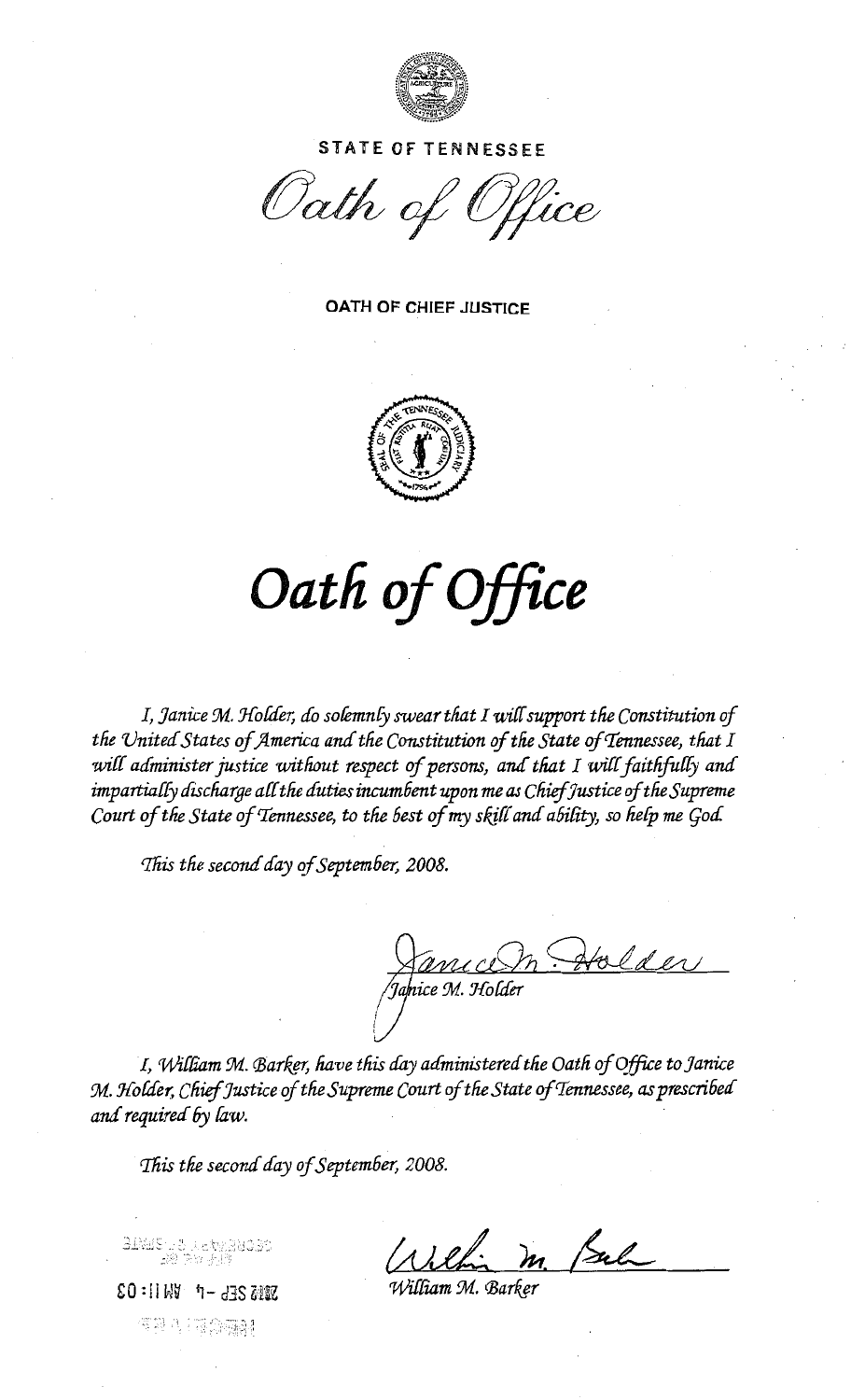

Oath of Office

I, Janice M. Holder, do solemnly swear that I will support the Constitution of the United States of America and the Constitution of the State of Tennessee, that I will administer justice without respect of persons, and that I will faithfully and impartially discharge all the duties incumbent upon me as Chief Justice of the Supreme Court of the State of Tennessee, to the best of my skill and ability, so help me God.

This the second day of September, 2008.

Janu ce m Doulder

I, William M. Barker, have this day administered the Oath of Office to Janice M. Holder, Chief Justice of the Supreme Court of the State of Tennessee, as prescribed and required by law.

This the second day of September, 2008.

Vilhi m. Pal

.<br>William M. Barker